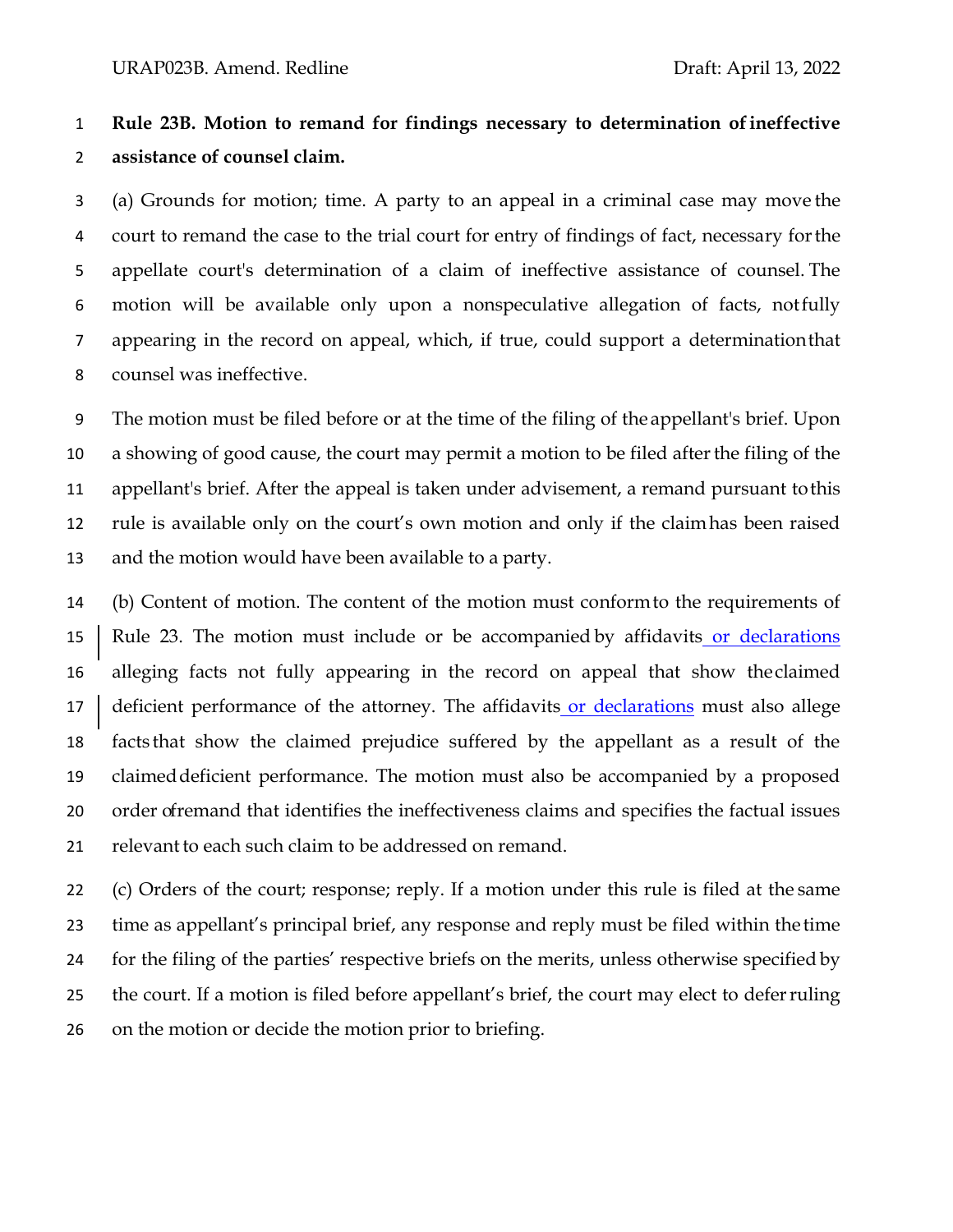(1) If the court defers the motion, the time for filing any response or reply will bethe same as for a motion filed at the same time as appellant's brief, unlessotherwise specified by the court.

 (2) If the court elects to decide the motion prior to briefing, it will issue a notice that any response must be filed within 30 days of the notice or within such other time as the court may specify. Any reply in support of the motion must be filed within 20 days after the response is served or within such other time as the court may specify.

 (3) If the requirements of parts (a) and (b) of this rule have been met, the courtmay order that the case be temporarily remanded to the trial court to enter findings of fact relevant to a claim of ineffective assistance of counsel. The order of remand will identify the ineffectiveness claims and specify the factual issues relevant to each such claim to be addressed by the trial court. The order will also direct the trial court to complete the proceedings on remand within 90 days of issuance of the order of remand, absent a finding by the trial court of good cause for a delay of reasonable length.

 (4) If it appears to the appellate court that the appellant's attorney of record on the appeal faces a conflict of interest upon remand, the court will direct that counsel withdraw and that new counsel for the appellant be appointed orretained.

 (d) Effect on appeal. If a motion is filed at the same time as appellant's brief, the briefing schedule will not be stayed unless ordered bythe court. If a motionis filed before appellant's brief, the briefing schedule will be automatically stayed untilthe court issues notice of whether it will defer the motion or decide the motion before briefing.

 (e) Proceedings before the trial court. Upon remand the trial court will promptly conduct hearings and take evidence as necessary to enter the findings of fact necessary to determine the claim of ineffective assistance of counsel. Any claims of ineffectiveness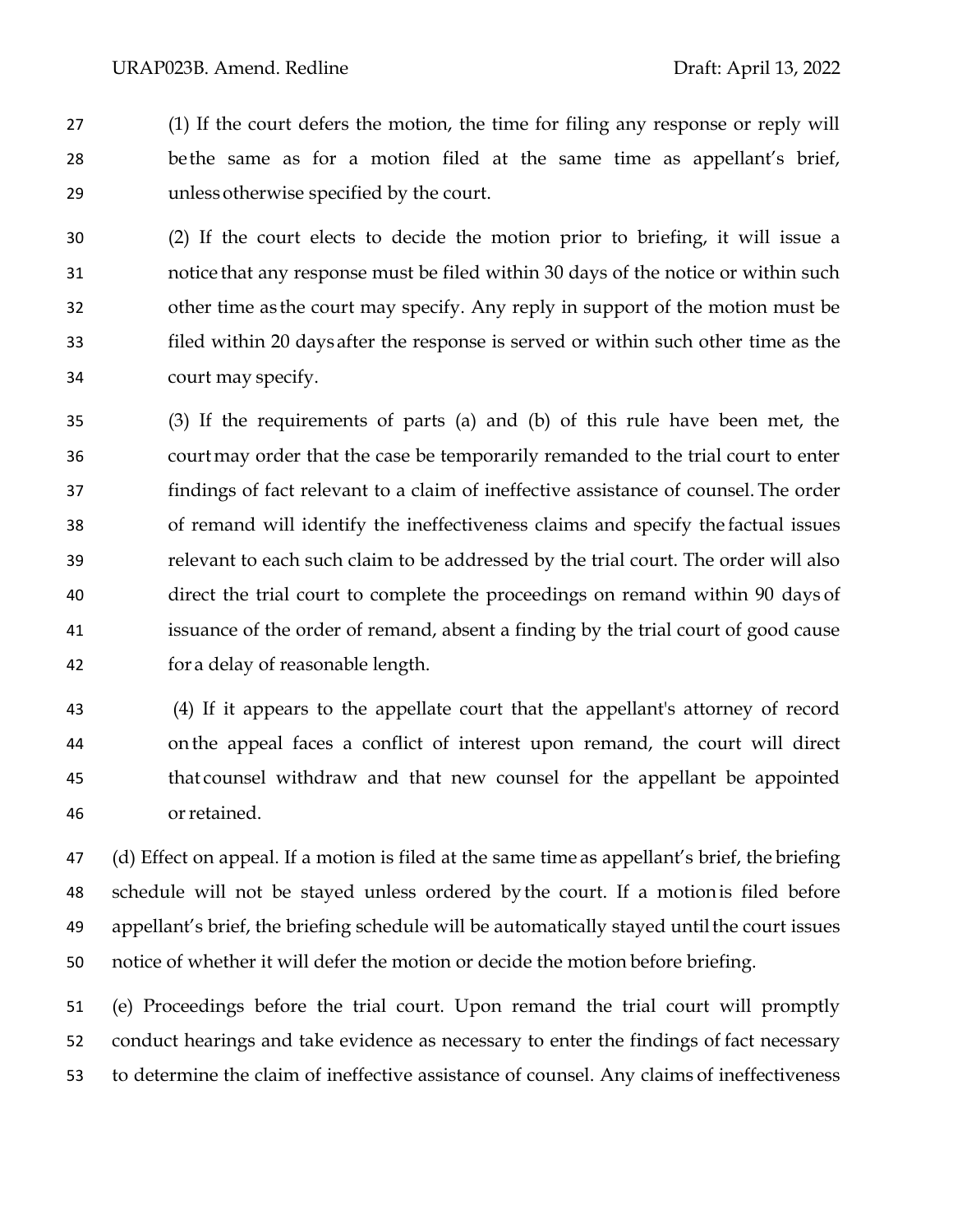## URAP023B. Amend. Redline Draft: April 13, 2022

 not identified in the order of remand will not be considered by the trial court on remand, unless the trial court determines that the interests of justice or judicial efficiency require consideration of issues not specifically identified in the orderof remand. Evidentiary hearings will be conducted without a jury and as soon as practicable after remand. The burden of proving a fact will be upon theproponent of the fact. The standard of proof will be a preponderance of the evidence. The trial court will enter written findings of fact concerning the claimed deficient performance by counsel and the claimed prejudice suffered by appellant as a result,in accordance with the order of remand. Proceedings on remand must be completed within 90 days of entry of the order of remand, unless the trial court finds good causefor a delay of reasonable length.

 (f) Preparation and transmittal of the record. At the conclusion of all proceedings before the trial court, the clerk of the trial court will immediately prepare the record of the supplemental proceedings as required by these rules. Ifthe record of the original proceedings before the trial court has been transmitted tothe appellate court, the clerk of the trial court will immediately transmit the record of the supplemental proceedings upon preparation of the supplemental record. If the record of the original proceedings before the trial court has not been transmitted to the appellate court, the clerk of the court will transmit the record of the supplemental proceedings upon the preparation of the entire record.

 (g) Appellate court determination. Errors claimed to have been made during the trial court proceedings conducted pursuant to this rule are reviewable under the same standards as the review of errors in other appeals. The findings of fact entered pursuant to this rule are reviewable under the same standards as the review of findings of fact inother appeals.

- Effective December 1, 2018
- **Advisory Committee Note**